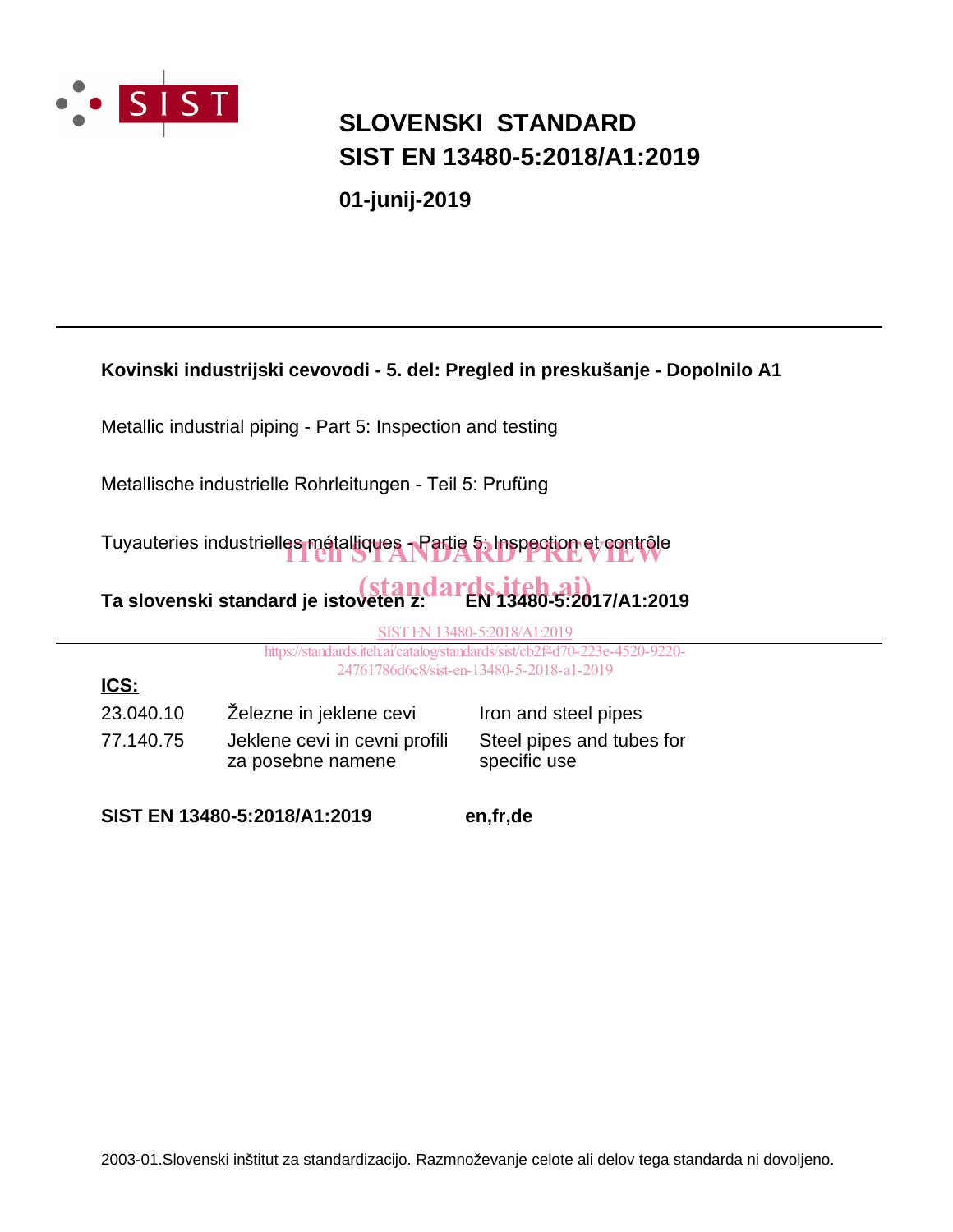# iTeh STANDARD PREVIEW (standards.iteh.ai)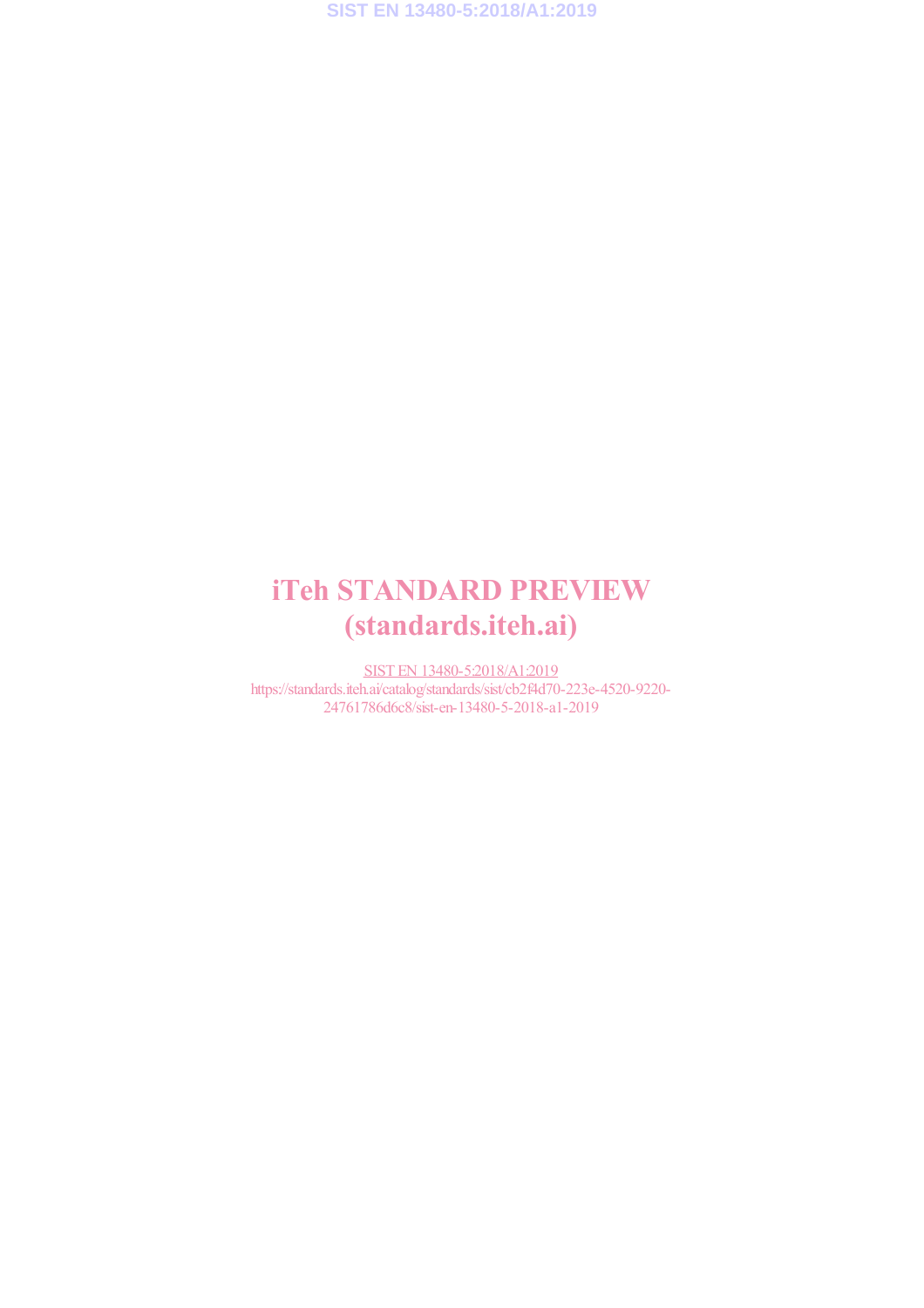# EUROPEAN STANDARD NORME EUROPÉENNE EUROPÄISCHE NORM

# **EN 13480-5:2017/A1**

March 2019

ICS 23.040.01

English Version

## Metallic industrial piping - Part 5: Inspection and testing

Tuyauteries industrielles métalliques - Partie 5 : Inspection et contrôle

Metallische industrielle Rohrleitungen - Teil 5: Prüfung

This amendment A1 modifies the European Standard EN 13480-5:2017; it was approved by CEN on 17 December 2018.

CEN members are bound to comply with the CEN/CENELEC Internal Regulations which stipulate the conditions for inclusion of this amendment into the relevant national standard without any alteration. Up-to-date lists and bibliographical references concerning such national standards may be obtained on application to the CEN-CENELEC Management Centre or to any CEN member.

This amendment exists in three official versions (English, French, German). A version in any other language made by translation under the responsibility of a CEN member into its own language and notified to the CEN-CENELEC Management Centre has the same status as the official versions.

CEN members are the national standards bodies of Austria, Belgium, Bulgaria, Croatia, Cyprus, Czech Republic, Denmark, Estonia, Finland, Former Yugoslav Republic of Macedonia, France, Germany, Greece, Hungary, Iceland, Ireland, Italy, Latvia, Lithuania,<br>Luxembourg, Malta, Netherlands, Norway<del>,</del> Poland, Portugal, Romania, Serbia, Slovakia, Slovenia, Luxembourg, Malta, Netherlands, Norway, Poland, Portugal, Romania, Serbia, Slovakia, Slovenia, Spain, Sweden, Switzerland, Turkey and United Kingdom.

> SIST EN 13480-5:2018/A1:2019 https://standards.iteh.ai/catalog/standards/sist/cb2f4d70-223e-4520-9220- 24761786d6c8/sist-en-13480-5-2018-a1-2019



EUROPEAN COMMITTEE FOR STANDARDIZATION COMITÉ EUROPÉEN DE NORMALISATION EUROPÄISCHES KOMITEE FÜR NORMUNG

**CEN-CENELEC Management Centre: Rue de la Science 23, B-1040 Brussels** 

© 2019 CEN All rights of exploitation in any form and by any means reserved worldwide for CEN national Members.

Ref. No. EN 13480-5:2017/A1:2019 E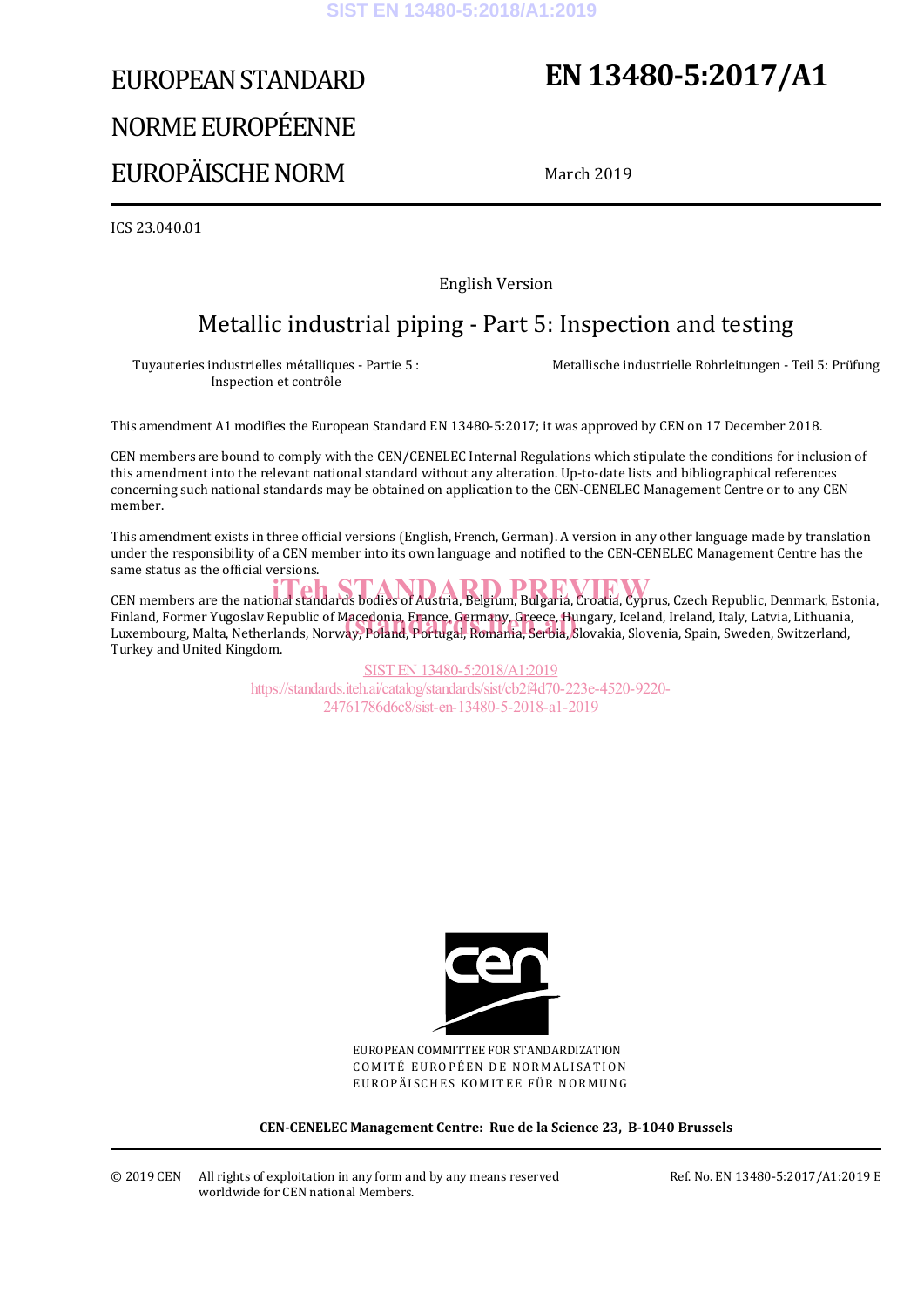#### **SIST EN 13480-5:2018/A1:2019**

#### **EN 13480-5:2017/A1:2019 (E)**

## **Contents** Page

| 1                       |  |
|-------------------------|--|
| $2^{\circ}$             |  |
| 3 <sup>1</sup>          |  |
| $\overline{\mathbf{4}}$ |  |
| 5 <sup>1</sup>          |  |
| 6                       |  |
| 7 <sup>7</sup>          |  |
| 8                       |  |

# iTeh STANDARD PREVIEW (standards.iteh.ai)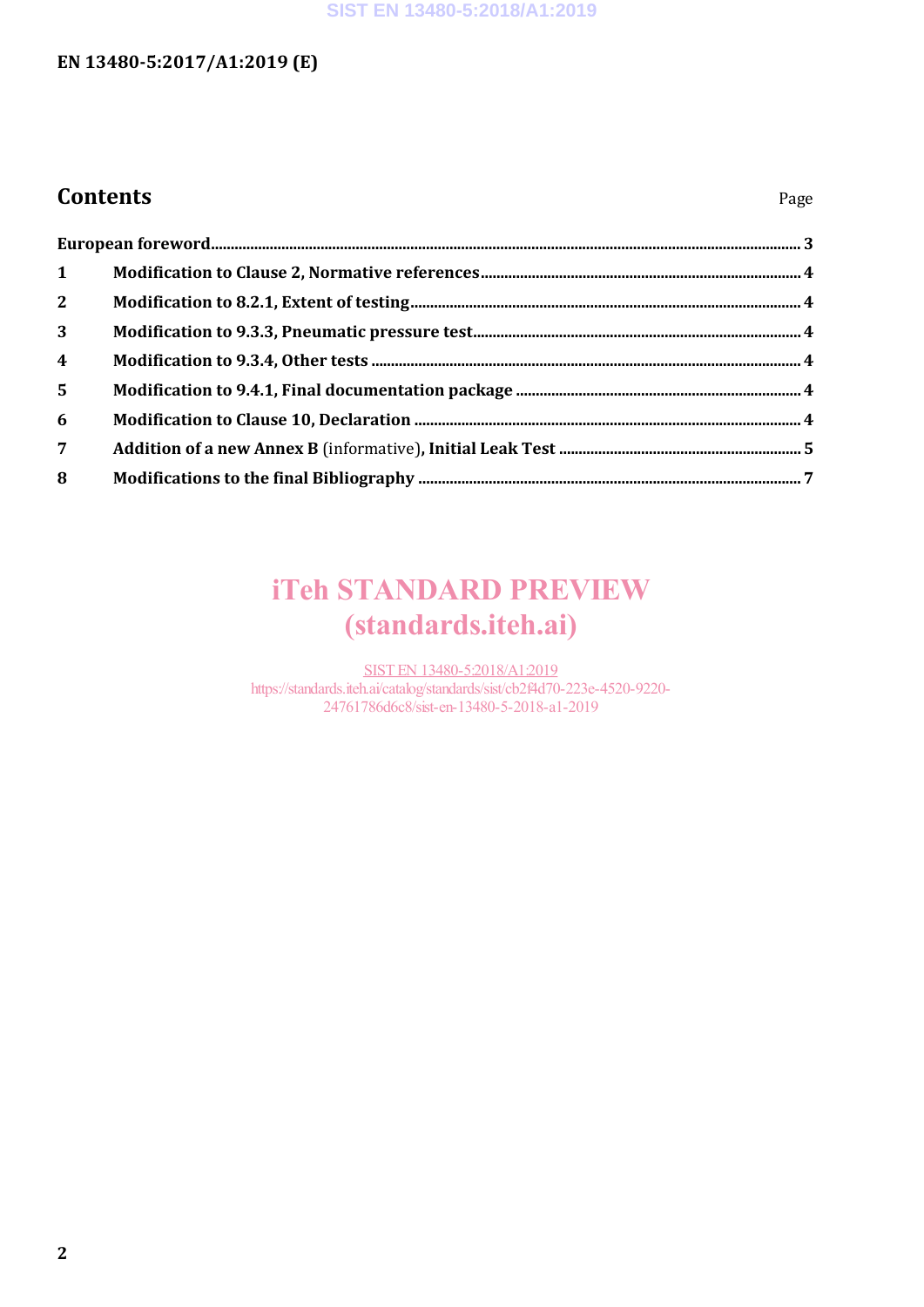#### **EN 13480-5:2017/A1:2019 (E)**

### **European foreword**

This document (EN 13480-5:2017/A1:2019) has been prepared by Technical Committee CEN/TC 267 "Industrial piping and pipelines", the secretariat of which is held by AFNOR.

This European Standard shall be given the status of a national standard, either by publication of an identical text or by endorsement, at the latest by September 2019, and conflicting national standards shall be withdrawn at the latest by September 2019.

Attention is drawn to the possibility that some of the elements of this document may be the subject of patent rights. CEN shall not be held responsible for identifying any or all such patent rights

This document has been prepared under a mandate given to CEN by the European Commission and the European Free Trade Association, and supports essential requirements of EU Directive(s).

For relationship with EU Directive(s), see informative Annex ZA, which is an integral part of EN 13480-5:2017.

This document includes the text of the amendment itself. The amended/corrected pages of EN 13480-5:2017 will be published as Issue 2 of the European Standard.

According to the CEN-CENELEC Internal Regulations, the national standards organizations of the following countries are bound to implement this European Standard: Austria, Belgium, Bulgaria, Croatia, following countries are bound to implement this European Standard: Austria, Belgium, Bulgaria, Croatia,<br>Cyprus, Czech Republic, Denmark, Estonia, Finland, Former Yugoslav Republic of Macedonia, France, Germany, Greece, Hungary, Iceland, Ireland, Italy, Latvia, Lithuania, Luxembourg, Malta, Netherlands,<br>Norway, Poland, Portugal, Romania, Serbia, Slovakia, Slovenia, Spain, Sweden, Switzerland, Turkey and Norway, Poland, Portugal, Romania, Serbia, Slovakia, Slovenia, Spain, Sweden, Switzerland, Turkey and the United Kingdom.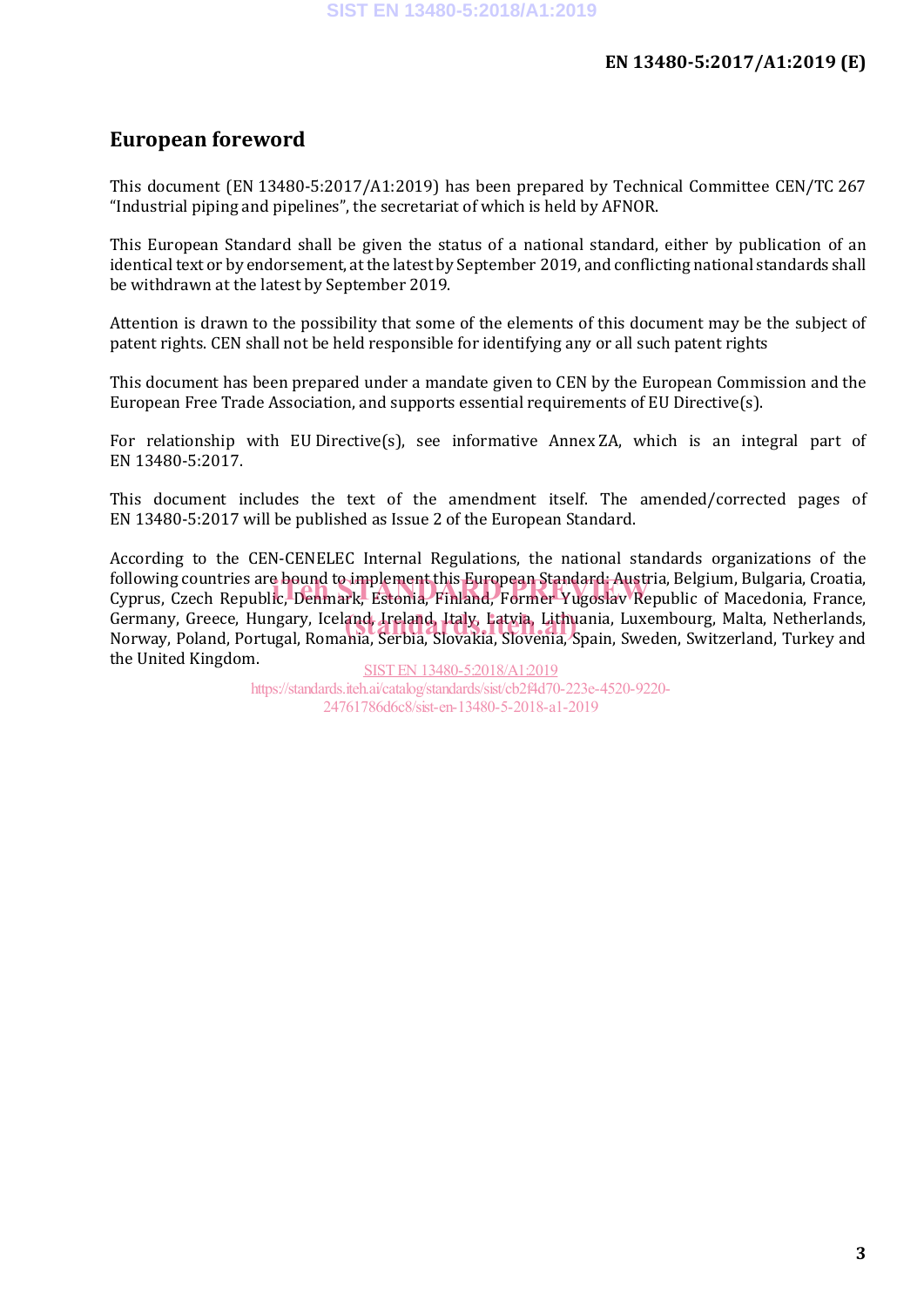#### **EN 13480-5:2017/A1:2019 (E)**

#### **1 Modification to Clause 2, Normative references**

*Between EN 13480‐6:2017 and EN 14917:2009+A1:2012, add the following new reference:*

"CEN/TR 13480-7:2017, *Metallic industrial piping — Part 7: Guidance on the use of conformity assessment procedures*"*.*

#### **2 Modification to 8.2.1, Extent of testing**

*Replace List Entry b) 1) with the following one:*

- "
- 1) for piping of pipe category 0 and piping operating at or below 0,5 bar, the amount of NDT shall be suitable to ensure weld quality;

If volumetric testing is applied, a minimum amount of 2 % is recommended."*.*

#### **3 Modification to 9.3.3, Pneumatic pressure test**

*Replace List Entry d) with the following one:*

"

- d) Attention is drawn to the fact that if the gas pressure is reduced to the piping system under test from high pressure storage, its temperature will fall. Therefore the equipment shall be such that the temperature indicated temperature of the gas entering the piping systems exceeds the minimum temperature indicated, The metal temperature at which shall be at least 20 °C above the brittle fracture temperature required in EN 13480-2:2017, Annex B;"*.*
- **4 Modification to 9.3.4, Qther tests** at a log standards/sist/cb2f4d70-223e-4520-9220-SIST EN 13480-5:2018/A1:2019

24761786d6c8/sist-en-13480-5-2018-a1-2019

*Add the following new 3rd paragraph:*

"For piping in Category 0 and piping with PS <= 0,5 bar an initial service leak test in accordance with Annex B may be performed if specified."*.*

#### **5 Modification to 9.4.1, Final documentation package**

*Replace the NOTE in Table 9.4-1 with the following text:*

"

NOTE See Annex IV of the PED.

See CEN/TR 13480-7:2017, Table A.2 for the EU-declaration of conformity which shall be available if piping of Categories I, II and III is placed on the market in a country where the PED applies."*.*

### **6 Modification to Clause 10, Declaration**

*Replace the content with the following paragraph:*

"On completion of final assessment and documentation, the manufacturer shall issue a declaration of compliance with EN 13480 (see Annex A). If piping of category I, II and III is placed on the market where the PED applies, the declaration in accordance with A.3 shall be replaced by an EU-declaration of conformity (see CEN/TR 13480-7:2017, Table A.2)."*.*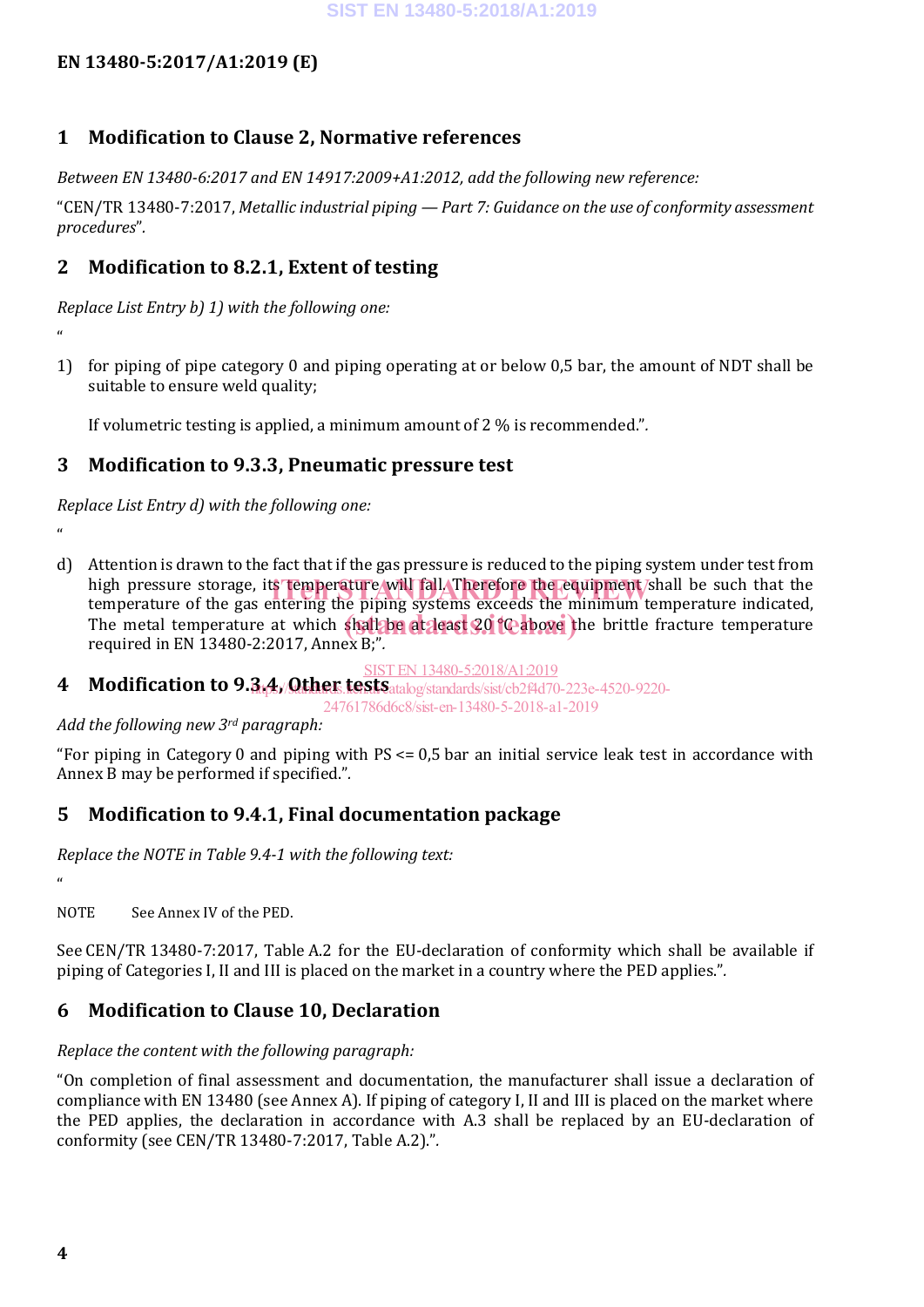### **7 Addition of a new Annex B** (informative)**, Initial Leak Test**

*Add the following new informative Annex B:*

# iTeh STANDARD PREVIEW (standards.iteh.ai)